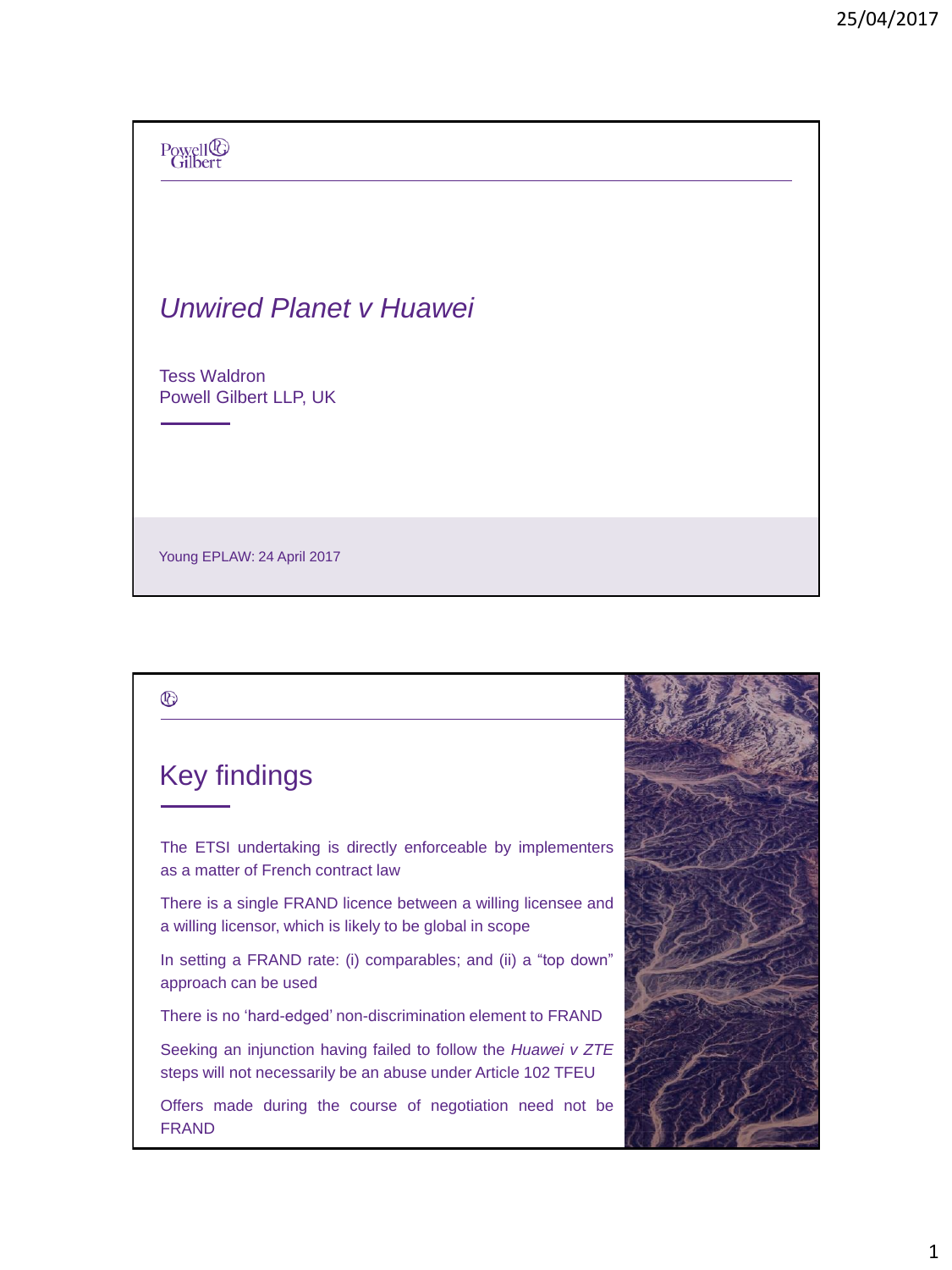#### **Background**

Unwired Planet acquired approximately 2,100 patents (SEPs and implementation patents) from Ericsson in January 2013

Revenue sharing and 'royalty floor' clauses in the MSA

Little initial licensing success

Deal with Lenovo in March 2014:

- patent sale and licensing agreement
- \$100 million lump sum payment

Started proceedings in UK and Germany against Samsung, Huawei and Google (and HTC / LG) in March 2014



## $^{\circledR}$ **Background** Defences / counterclaims including allegations that: • the MSA was void for breaches of Article 101 TFEU; and • Unwired Planet's conduct amounted to an abuse of dominance under Article 102 TFEU Proceedings split into 5 technical and 1 non-technical trial Two SEPs found valid and essential Acquisition of Unwired Planet by PanOptis Settlement with Samsung, and of all Article 101 TFEU issues involving Ericsson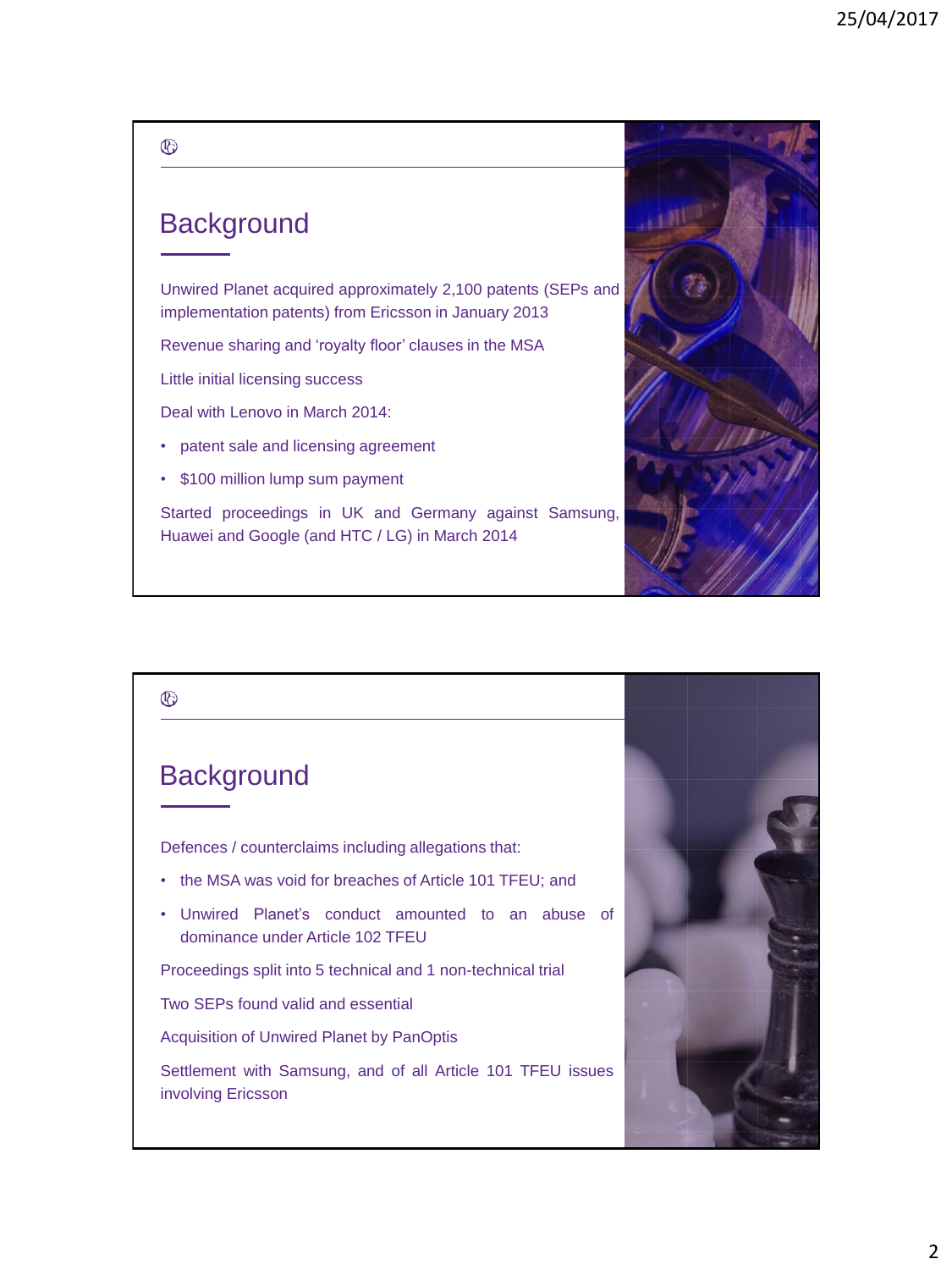## The ETSI undertaking

#### As a matter of French law:

 $^{\circledR}$ 

- the making of an ETSI declaration gives rise to a contract between ETSI and the declarant;
- such a contract will exist even where the declarant is not a member of ETSI; and
- the contract can be relied upon by third party implementers (i.e. the doctrine of *stipulation pour autrui* applies).

As such, FRAND can be enforced without recourse to competition law

## $^{\circledR}$

#### One FRAND to rule them all

Between any two parties there is a single FRAND licence

This means:

- the *Vringo* problem does not exist;
- practically speaking the FRAND licence is likely to be global; and
- the English court can (and will) determine the terms of that licence.

Once a licence is agreed in the course of commercial negotiations the FRAND obligation is extinguished



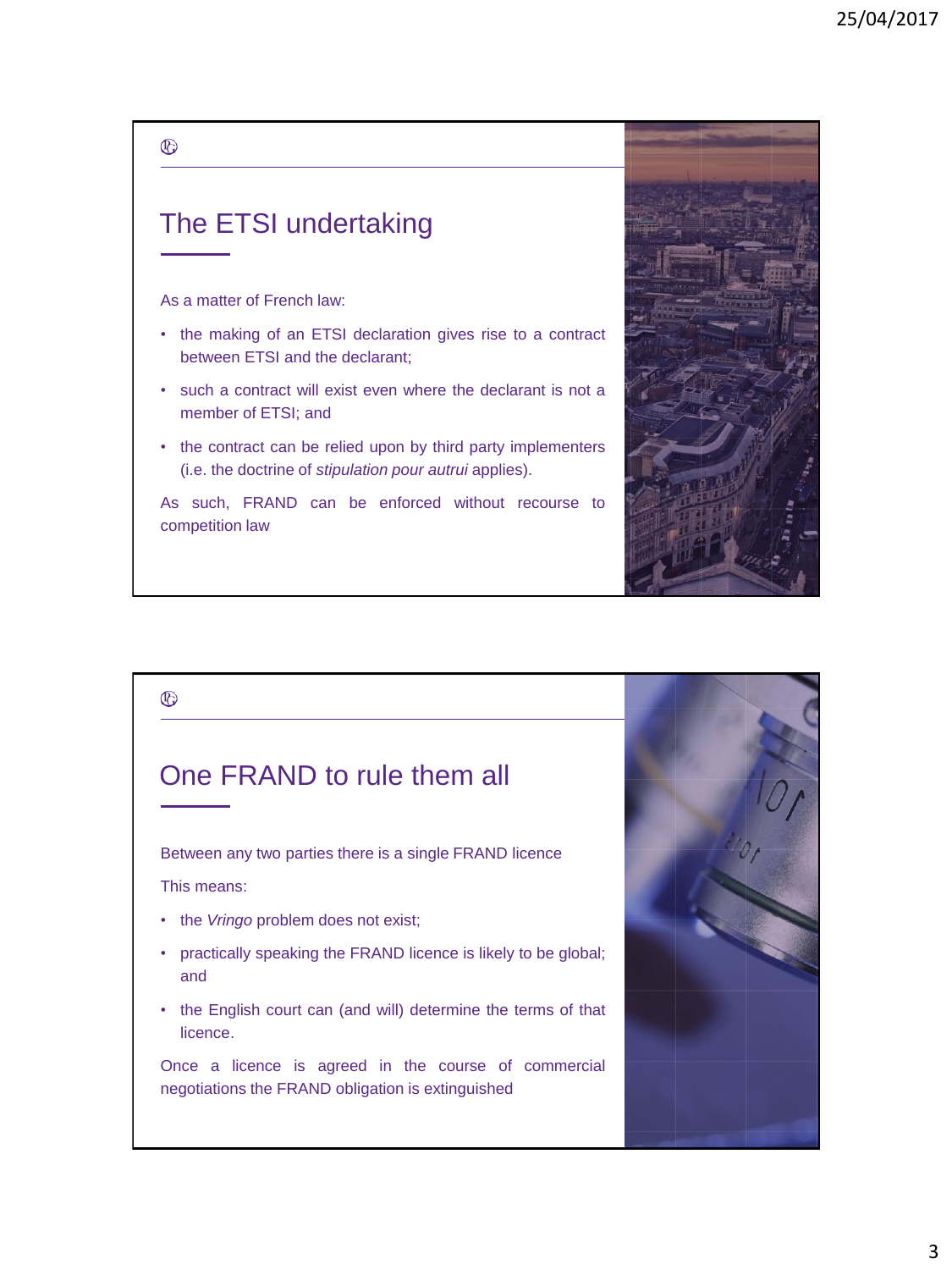## FRAND rate methodology

Top down approach (patent counting)

Over-declaration - identify relevant SEPs

Two competing methodologies:

• Unwired Planet's modified numeric proportionality approach

• Huawei's patent analysis

Neither wholly accepted by court

Outcome used to scale from Ericsson benchmark rate and as a cross-check of the comparables analysis



#### FRAND rate methodology

Comparables approach used to derive Ericsson benchmark rate - extensive disclosure, confidentiality rings

Unpacking issues:

- lump sums;
- cross-licences; and
- related party transactions.

None of: (i) Unwired Planet / Samsung; (ii) Unwired Planet / Lenovo; or (iii) Ericsson / Huawei perceived to be good comparables

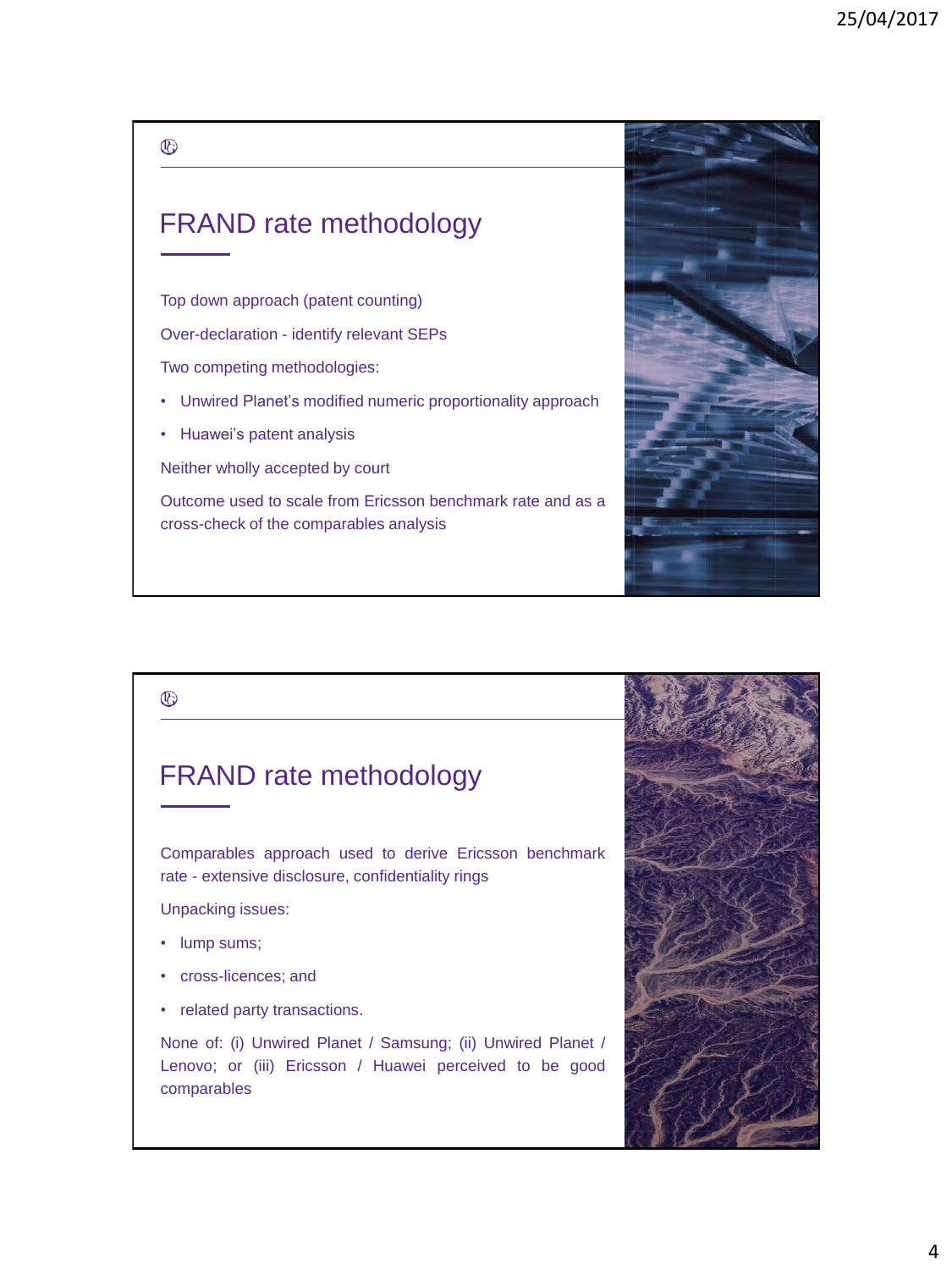|   | I<br>×  |
|---|---------|
|   | w       |
|   |         |
| × | ×<br>۰. |

## FRAND in numbers

#### Benchmark rates:

|                                                    | 4G        | 3G        | 2G        |
|----------------------------------------------------|-----------|-----------|-----------|
| Ericsson                                           | 0.80%     | $0.67\%$  | 0.67%     |
| <b>Unwired Planet</b><br>(multimode (MM) handsets) | $0.062\%$ | $0.032\%$ | $0.064\%$ |
| <b>Unwired Planet</b><br>(infrastructure)          | 0.072%    | 0.016%    | 0.064%    |

Portfolio strength ratio Unwired Planet to Ericsson: **7.69%** Aggregate royalty burden as cross-check: **8.8%** for 4G MM



| $^{\circledR}$                                    |                 |                       |            |  |
|---------------------------------------------------|-----------------|-----------------------|------------|--|
| <b>FRAND</b> in numbers<br>Licence rates payable: |                 |                       |            |  |
|                                                   |                 | <b>MM</b>             | China / OM |  |
|                                                   | <b>Handsets</b> |                       |            |  |
|                                                   | 2G              | 0.064%                | 0.016%     |  |
|                                                   | 2G / 3G         | 0.032%                | 0.016%     |  |
|                                                   | 2G / 3G / 4G    | 0.052%                | 0.026%     |  |
|                                                   |                 | <b>Infrastructure</b> |            |  |
|                                                   | 2G              | 0.064%                | 0.032%     |  |
|                                                   | 3G              | 0.016%                | 0.004%     |  |
|                                                   | 4G              | 0.051%                | 0.026%     |  |
|                                                   |                 |                       |            |  |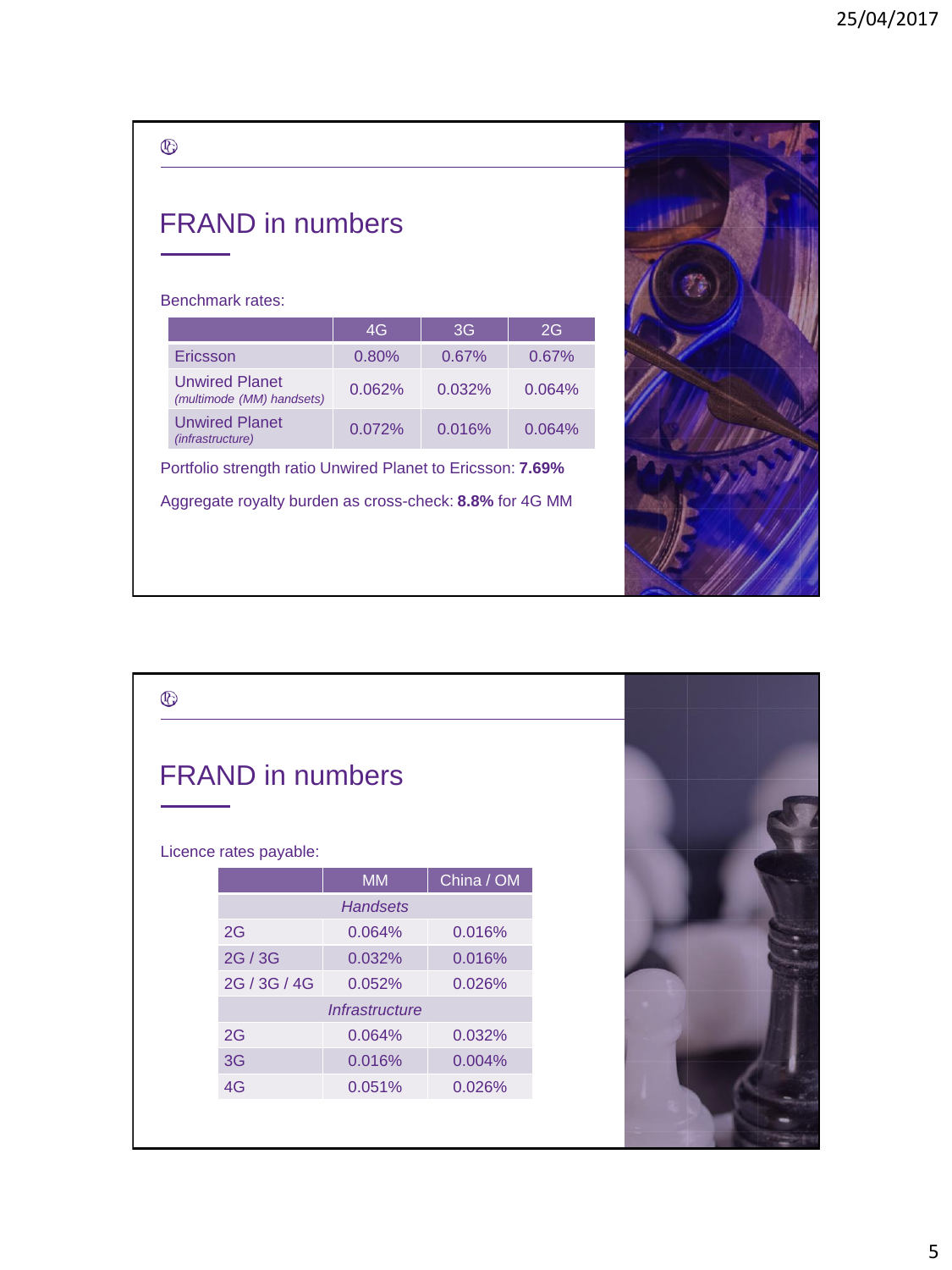## 'Hard-edged' ND

In the context of the 2016 Unwired Planet / Samsung licence

A benchmarking approach to FRAND is non-discriminatory

FRAND does not impose a 'hard-edged' non-discrimination obligation

Price discrimination is permitted

If a 'hard-edged' ND obligation did exist, it would only have an effect if there was a distortion of competition as a result of the discrimination



# $^{\circledR}$ *Huawei v ZTE* Unwired Planet started proceedings in March 2014 before an NDA had been agreed No offer was made to Huawei until April 2014 However, injunctive relief was not precluded because: • *Huawei v ZTE* defines a clear safe harbour • falling outside the safe harbour will not automatically be abusive - it will depend on the circumstances • Huawei had 'notice', even if no concrete offer FRAND is enforceable irrespective of Article 102 TFEU